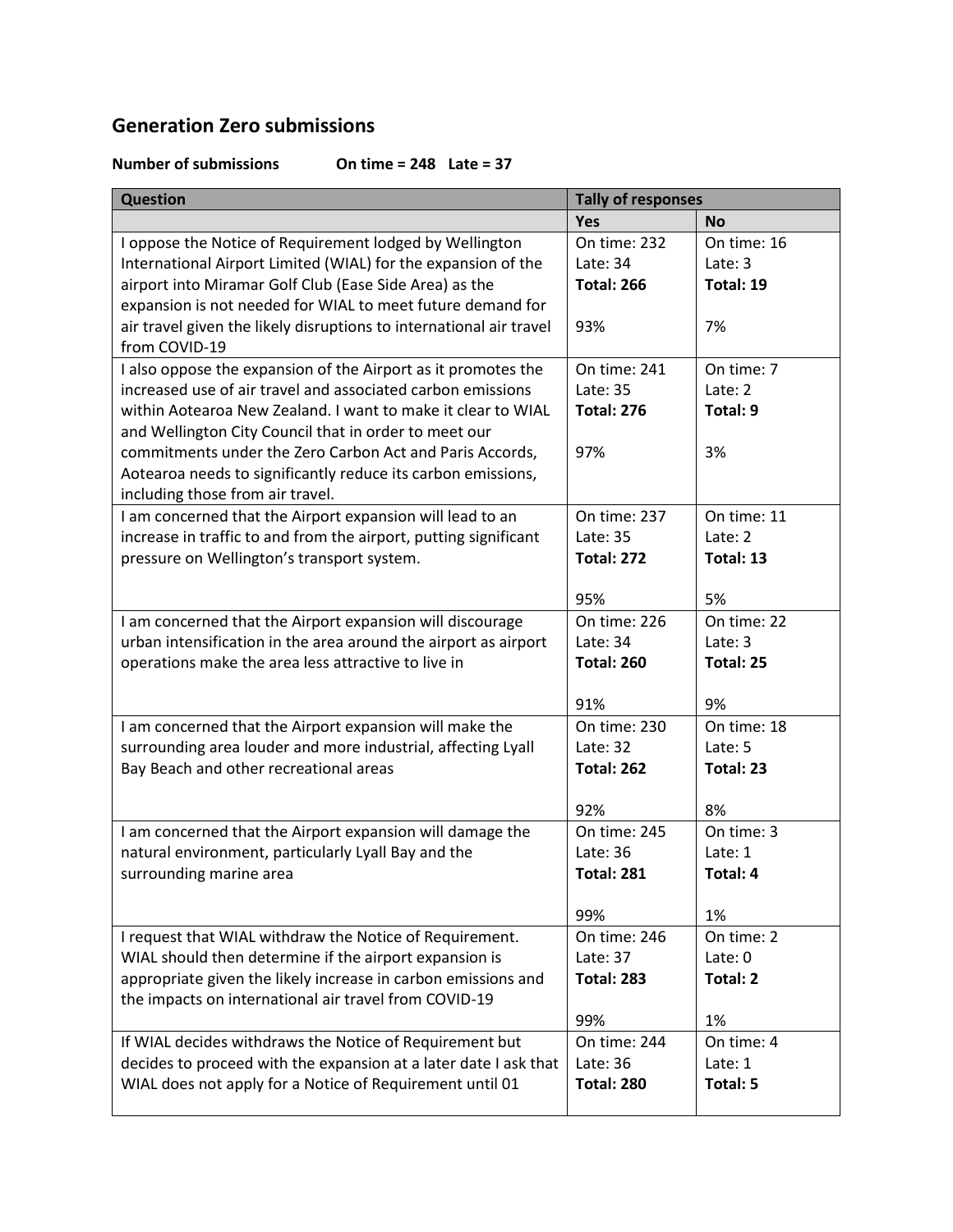| <b>Question</b>                                                | <b>Tally of responses</b> |                    |
|----------------------------------------------------------------|---------------------------|--------------------|
|                                                                | <b>Yes</b>                | <b>No</b>          |
| January 2022, from which point carbon emissions can be         | 98%                       | 2%                 |
| considered under the RMA and measures to reduce or offset      |                           |                    |
| emissions put in place                                         |                           |                    |
| I also ask that WIAL considers funding more sustainable modes  | On time: 242              | On time: 6         |
| of travel to and from Wellington city, like bus and rail       | Late: 37                  | $\text{Later: } 0$ |
|                                                                | <b>Total: 279</b>         | Total: 6           |
|                                                                |                           |                    |
|                                                                | 98%                       | 2%                 |
| I also request that WIAL publicly notify any consent           | On time: 246              | On time: 2         |
| applications lodged with Greater Wellington Regional Council,  | Late: $37$                | $\text{Later: } 0$ |
| given the effect it may have on the natural environment.       | <b>Total: 283</b>         | <b>Total: 2</b>    |
|                                                                |                           |                    |
|                                                                | 99%                       | 1%                 |
| Select all that apply to you:                                  | On time: 7                | On time: 241       |
|                                                                | Late: 1                   | Late: 36           |
| (where selected, the responses are shown as italic comments    | Total: 8                  | <b>Total: 277</b>  |
| in table below)                                                |                           |                    |
|                                                                | 3%                        | 97%                |
| During the next phase of this consultation there will be       | On time: 14               | On time: 234       |
| opportunity to speak directly to the decision makers - keen? I | Late: 0                   | Late: 37           |
| want to speak in support of my submission.                     | Total: 14                 | <b>Total: 271</b>  |
|                                                                |                           |                    |
|                                                                | 5%                        | 95%                |
| During the next phase of this consultation there will be       | On time: 30               | On time: 218       |
| opportunity to speak directly to the decision makers -         | Late: 2                   | Late: 35           |
| keen? If Generation Zero speaks in support of my               | Total: 32                 | <b>Total: 253</b>  |
| submission, I will consider presenting a joint case at the     |                           |                    |
| hearing.                                                       | 11%                       | 89%                |

| Responses to: 'Anything else you want Wellington International Airport to know?' and 'Select all<br>that apply to you' questions (latter is highlighted). |                                                                                                                                                                                                                                                                               |
|-----------------------------------------------------------------------------------------------------------------------------------------------------------|-------------------------------------------------------------------------------------------------------------------------------------------------------------------------------------------------------------------------------------------------------------------------------|
| <b>Submission number</b>                                                                                                                                  | <b>Response</b>                                                                                                                                                                                                                                                               |
| 11                                                                                                                                                        | Expanding an airport in the midst of a climate emergency Wellington                                                                                                                                                                                                           |
|                                                                                                                                                           | International AND a global pandemic that has shut down international travel is                                                                                                                                                                                                |
|                                                                                                                                                           | just mind-bogglingly illogical. Please don't do this!                                                                                                                                                                                                                         |
| 12                                                                                                                                                        | Dear airport staff,                                                                                                                                                                                                                                                           |
|                                                                                                                                                           | I think that your vision of unabated airport expansion is                                                                                                                                                                                                                     |
|                                                                                                                                                           | irresponsible and immoral, given that we are in a climate crisis.                                                                                                                                                                                                             |
|                                                                                                                                                           | It's unacceptable for you to be considering expansion, at least until carbon-<br>neutral flights using synfuels or batteries become reality and airlines convert<br>their fleets accordingly. Right now, you should be doing your best to facilitate<br>reduction in flights. |

 $\blacksquare$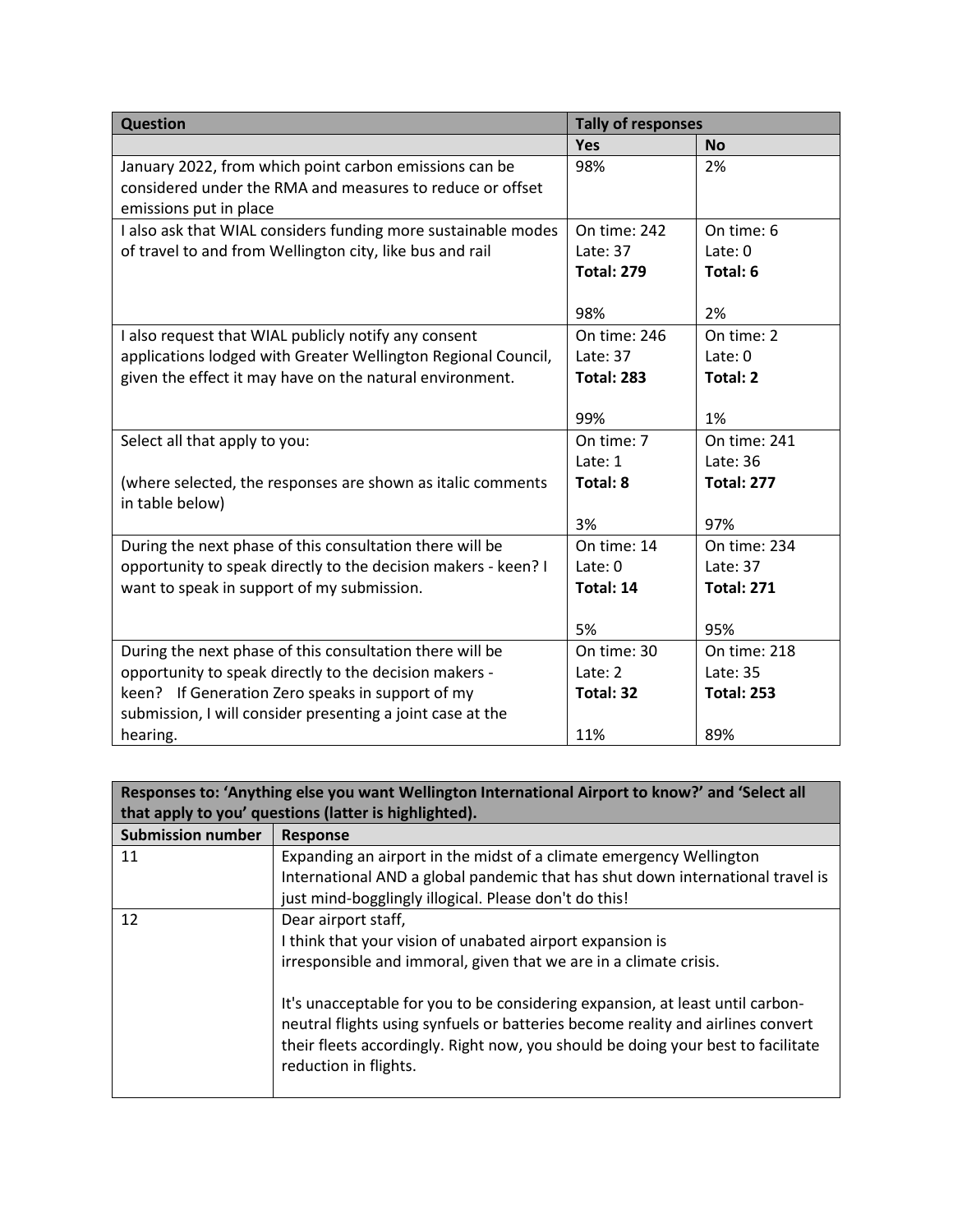|    | Further, it is disingenuous to overlook your role in enabling aircraft emissions,<br>and to overlook the fact that more efficient aircraft have not resulted in<br>emissions reductions. On the contrary, aviation emissions are growing at a<br>staggering rate.                                                                                                                                                                                                                                                                                                                                                                                                                                                                                                                                                  |
|----|--------------------------------------------------------------------------------------------------------------------------------------------------------------------------------------------------------------------------------------------------------------------------------------------------------------------------------------------------------------------------------------------------------------------------------------------------------------------------------------------------------------------------------------------------------------------------------------------------------------------------------------------------------------------------------------------------------------------------------------------------------------------------------------------------------------------|
|    | As you must be aware, the 1.5 degree warming target, which is now in New<br>Zealand law, requires reductions of 45-50% by 2030 across all industry sectors<br>as per the latest IPCC report. Your expansion plans are clearly incompatible<br>with that. Your expansion is also inconsistent with the WCC declaration of<br>climate emergency and a commitment to front-load reductions in this decade.                                                                                                                                                                                                                                                                                                                                                                                                            |
|    | Please dispense with the destructive logic of growth and profit by any means,<br>and come up with a plan that actuallyensures your children and grandchildren<br>have a liveable planet.                                                                                                                                                                                                                                                                                                                                                                                                                                                                                                                                                                                                                           |
| 16 | This submission is on behalf of Parents for Climate Wellington International<br>Aotearoa who are very concerned at the lack of foresight given our<br>government and City Council have declared a climate emergency. Future travel<br>is going to look very different and investing in expanding this infrastructure will<br>lead to stranded assets long term. We must be viewing all decisions through a<br>long term climate lens regardless if it is a requirement or not. It is good<br>business sense to do this.                                                                                                                                                                                                                                                                                            |
| 19 | The land the golf is on is not suitable for their purposes due to the swamp.<br>Now there is a hotel on their land they should be working Wellington<br>International in with the club promoting the easy access to a world class<br>course to the Japanese market and the like. Golf is an important business tool<br>and removing such a course would not be in Wellingtons interests.                                                                                                                                                                                                                                                                                                                                                                                                                           |
| 20 | I am a lecturer in environmental studies at Victoria Wellington International<br>University of Wellington, with expertise in environmental justice. The<br>expansion of the airport to the east will have particularly negative effects on<br>the Strathmore Park community, one of the most deprived communities in<br>Wellington. The negative effects include air and noise pollution. To the best of<br>my knowledge there has been very little engagement from the airport with the<br>Strathmore Park Residents' Association, or other community organisations. I<br>request that WIAL engages in a much more rigorous way with that community.<br>Further, I oppose the expansion of the airport on the basis of the<br>environmental injustice that it will generate on a low socio-economic<br>community. |
| 21 | Wellingtons waterfront and beaches are precious. We've Wellington already<br>lost so much natural landscape! It's time to stop.<br>And the world should stop pushing international travel. It's not the future.                                                                                                                                                                                                                                                                                                                                                                                                                                                                                                                                                                                                    |
| 25 | I am appalled that the board thinks this a good idea. Have they asked their<br>children and grandchildren. Resign all of you.                                                                                                                                                                                                                                                                                                                                                                                                                                                                                                                                                                                                                                                                                      |
| 36 | We need to maintain the urban green spaces we still have not lose them and<br>don't need more pollution locally from more and larger planes  less air travel<br>not more till clean energy found for planes.                                                                                                                                                                                                                                                                                                                                                                                                                                                                                                                                                                                                       |
| 59 | It is time to reduce carbon emissions and align to the goals of the climate<br>commission.                                                                                                                                                                                                                                                                                                                                                                                                                                                                                                                                                                                                                                                                                                                         |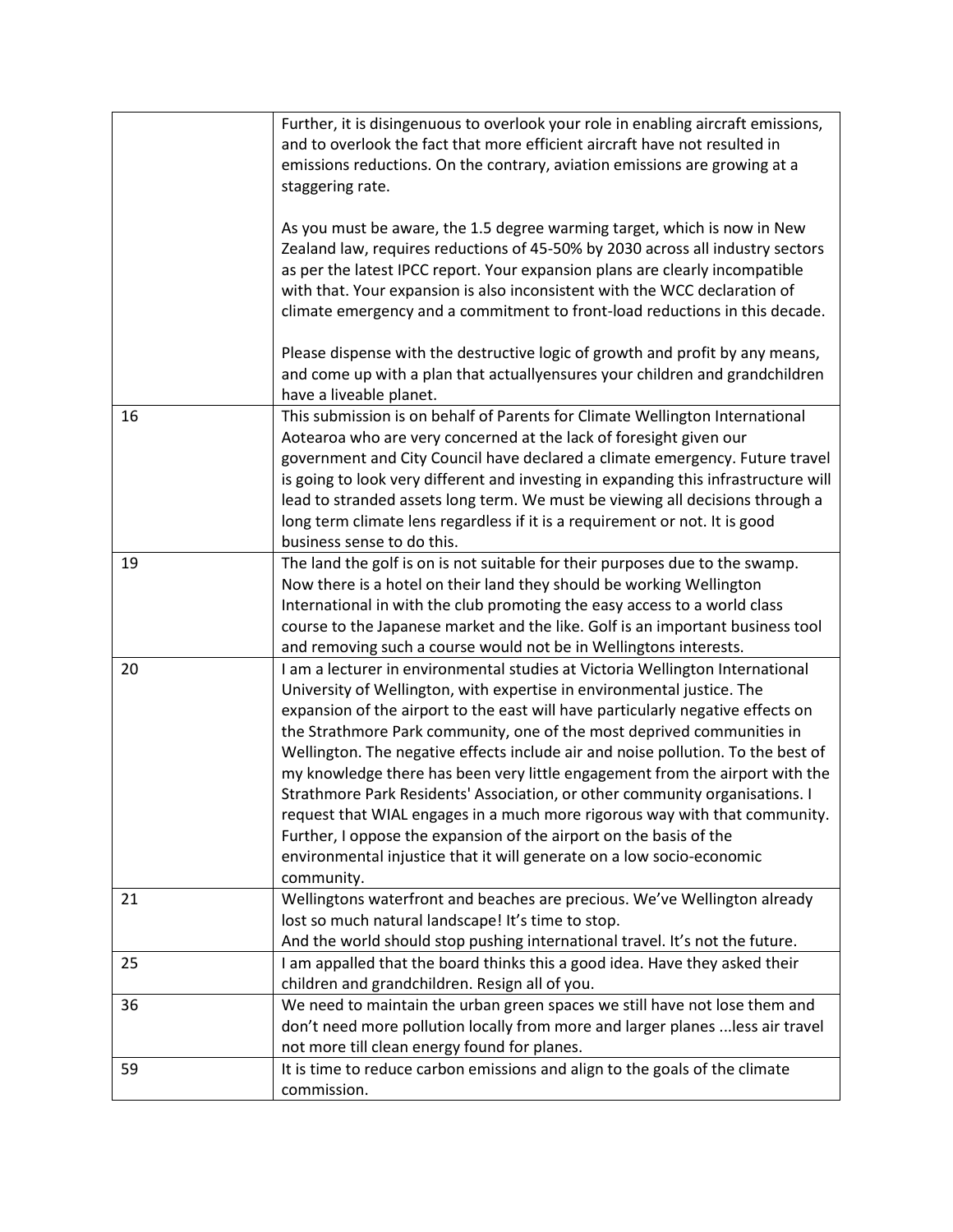| 61 | I want a future. I want a future for the generation after me. Expansion and<br>consumption is not creating a sustainable world for us. It might work for you,<br>but it does not work for us. Think about that. We don't need it. The economy is<br>not the most important thing in the world and it will not help with the climate<br>crisis we are facing. Think of the bigger picture and how you have the power to<br>make changes. You literally have the power to make change, so please do it.<br>My power lies within my voice. Its all I have so please listen                                                                                                                                             |
|----|---------------------------------------------------------------------------------------------------------------------------------------------------------------------------------------------------------------------------------------------------------------------------------------------------------------------------------------------------------------------------------------------------------------------------------------------------------------------------------------------------------------------------------------------------------------------------------------------------------------------------------------------------------------------------------------------------------------------|
| 63 | Building a runway extension amidst a deepening climate crisis is insane. The<br>community will fight back. Please stop.                                                                                                                                                                                                                                                                                                                                                                                                                                                                                                                                                                                             |
| 68 | I encourage WIAL to carefully consider its impact on the environment, as rising<br>sea levels brought on in part by aviation could see its airfield submerged in the<br>future.                                                                                                                                                                                                                                                                                                                                                                                                                                                                                                                                     |
| 69 | I don't believe expanding the Airport in this way, at this time, makes any<br>sense. With climate change, we know that there is a strong possibility of sea<br>level rise. The current location of the Airport is precarious at best. I would<br>sooner see thought and time go into looking at alternatives to the current<br>location, and ensuring the stability of air travel to Wellington.<br>Given the pandemic, and other world wide factors, we may actually<br>experience a longer term massive reduction in air traffic from overseas. It<br>seems counter productive to me to be looking to expand, based on a pre<br>COVID view of growth that is no longer as guaranteed as we might like to<br>hope. |
|    | At the very least, I'd like to see these plans take pause for the next 5 years, to<br>allow for some time to assess where air travel is really going, and for other<br>options to be considered.                                                                                                                                                                                                                                                                                                                                                                                                                                                                                                                    |
| 73 | Yes, I encourage WIAL and WCC to appreciate that keeping Wellington a<br>medium size green city creates more value than the proposed expansion will.<br>Contained and environmental growth and enhancing value points will<br>contribute to a vibrant green city. A expansion strategy is really dated thinking.<br>It is thinking that hasn't kept up with what people really value and<br>environments where communities and businesses thrive.<br>I am deeply upset by the proposed WIA expansion.                                                                                                                                                                                                               |
| 74 | Yes, climate disaster is happening. WE DO NOT NEED TO ENCOURAGE MORE<br><b>FOSSIL FUEL PLANES.</b><br>Climate catastrophe is the most pressing and important issue for all of us.<br>PLEASE make it a priority in every decision you make. Any way that runway will<br>be underwater sooner than we think, if we increase the fossil fuel use.                                                                                                                                                                                                                                                                                                                                                                      |
| 78 | yes, I am concerned that there has been almost zero consideration on how to<br>make travel from wellington airport into the city, efficient enough to support<br>an expansion of the airport. The current highways and access ways into<br>Miramar is insufficient as is. Expansions will only make the issue worst for<br>people living in the peninsula.                                                                                                                                                                                                                                                                                                                                                          |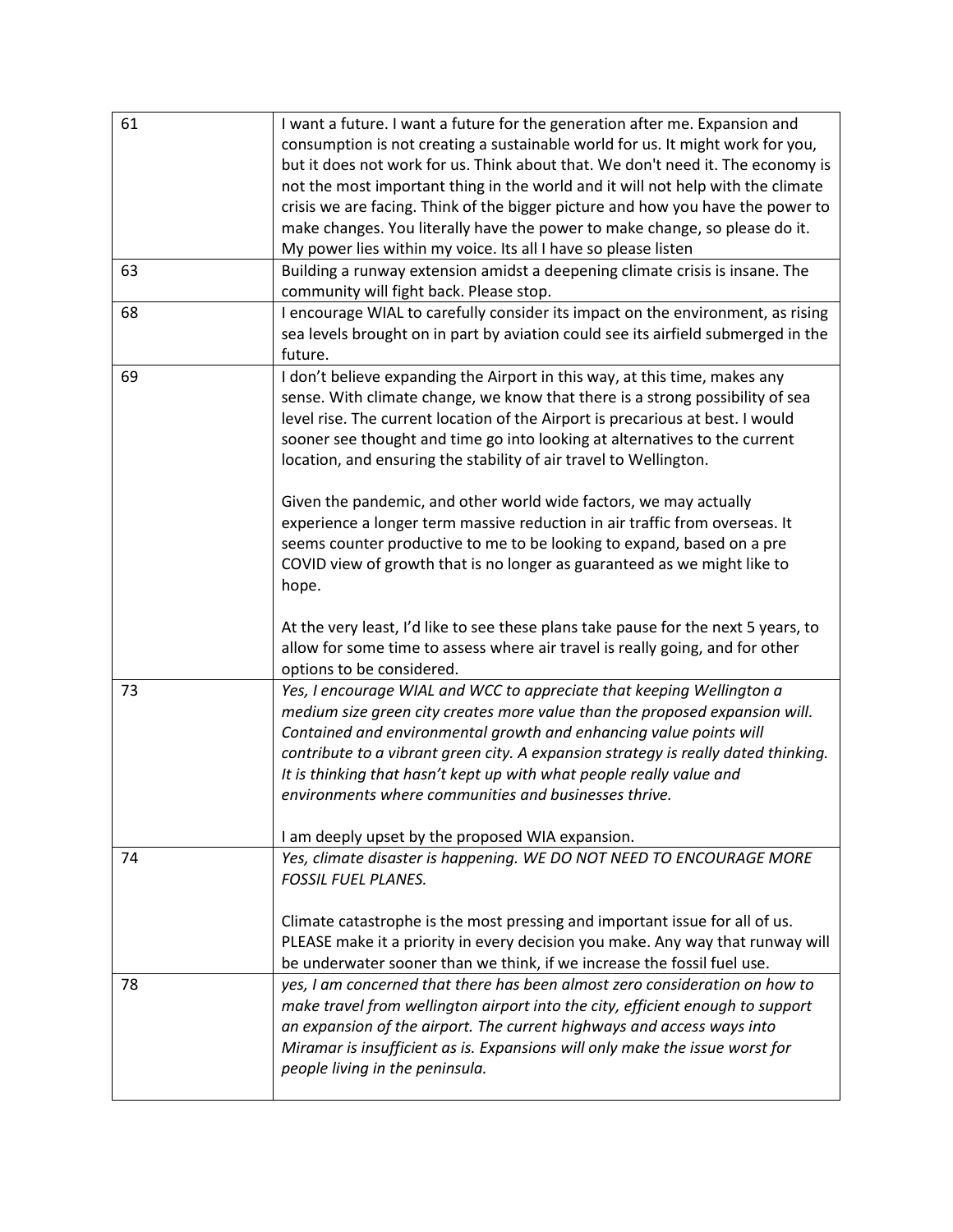|     | Miramar peninsular should not be made into a city hub, without consultation                                                                                      |
|-----|------------------------------------------------------------------------------------------------------------------------------------------------------------------|
|     | of those who live here. It is first and foremost, a suburban area. Council should                                                                                |
|     | be prioritizing developing infrastructure to support the suburban living, rather                                                                                 |
|     | than looking to expand the airport, before those problems are addressed.                                                                                         |
| 84  | Yes, I would like to see walking access to the airport improved. The 20km/h                                                                                      |
|     | speed limit is great but it is still hard to cross the road.                                                                                                     |
|     |                                                                                                                                                                  |
|     | Airport operations and flights create a significant loud sound issue for this area                                                                               |
|     | and other parts of Wellington. Please look at supporting lower noise aircraft.                                                                                   |
| 95  | It is vital that we all take climate change seriously. Unstable and extreme                                                                                      |
|     | weather puts a bigger burden on the less well resourced first. It is risky, it is                                                                                |
|     | costly. We must act fast to avoid it getting worse. Lyall bay needs to be                                                                                        |
|     | protected. Humans have been too controlling over nature. Many species are at                                                                                     |
|     | risk. Please stop this project.                                                                                                                                  |
| 100 | I point to the example of the BER airport that was completed 9 years late at                                                                                     |
|     | great cost and inconvenience to the local economy. Local interest not                                                                                            |
|     | corporate interest!                                                                                                                                              |
| 102 | This is a beautiful recreational and living area. Expansion of the airport - the                                                                                 |
|     | very antithesis of that - is not something Wellington should desire. Lyall Bay is                                                                                |
|     | fine now, and could even be so much more as a recreation, cafe, tourist,                                                                                         |
|     | surfing area, but not if it's compromised further, relegated to a puddle next to                                                                                 |
|     | a concrete nest for giant flying machines                                                                                                                        |
| 111 | The style of leadership displayed by Wellington International Airport Ltd is                                                                                     |
|     | concerning. Cutting heaps of jobs, changing staff to reduced hours and getting                                                                                   |
|     | WCC to underwrite them \$25M because they foresaw financial trouble - then                                                                                       |
|     | they didn't even need to access the \$25M AND they claimed the COVID-19                                                                                          |
|     | employee subsidy to the tune of easily over \$1M. To then announce that they                                                                                     |
|     | intend on expanding shows their priorities are truly with maximising profit,                                                                                     |
|     | and not the best interests of the Wellington community. Our city's transport                                                                                     |
|     | infrastructure is already at breaking point. LGWM and other attempts at                                                                                          |
|     | unlocking our transport grid are stalling and looking more dubious every day                                                                                     |
|     | (see the recent review). The airport expansion looks to make this even worse.                                                                                    |
|     | At the bare minimum, conditions must be put on the airport should this                                                                                           |
|     |                                                                                                                                                                  |
|     | expansion be approved. For starters, removing any levy on public transport                                                                                       |
|     | accessing the airport AND making accessing that public transport easier must<br>be prioritised. Furthermore, the airport flyer needs to be reinstated as soon as |
|     | feasibly possible (far sooner than 2022) and the frequency of said buses needs                                                                                   |
|     | to be substantially increased compared to the schedule before they were cut.                                                                                     |
|     | Prices need to be the same as using a regular public bus too.                                                                                                    |
|     |                                                                                                                                                                  |
|     | This will require a joint effort between the airport, WCC and GWRC - and I                                                                                       |
|     | encourage as much transparency and collaboration between all parties.                                                                                            |
|     |                                                                                                                                                                  |
| 115 | Fault line, Roading / traffic, Environment hazard, More Taxes                                                                                                    |
| 140 | I object to the use of fossil fuel, that is ANY precious carbon budget to extend                                                                                 |
|     | the airport.                                                                                                                                                     |
|     |                                                                                                                                                                  |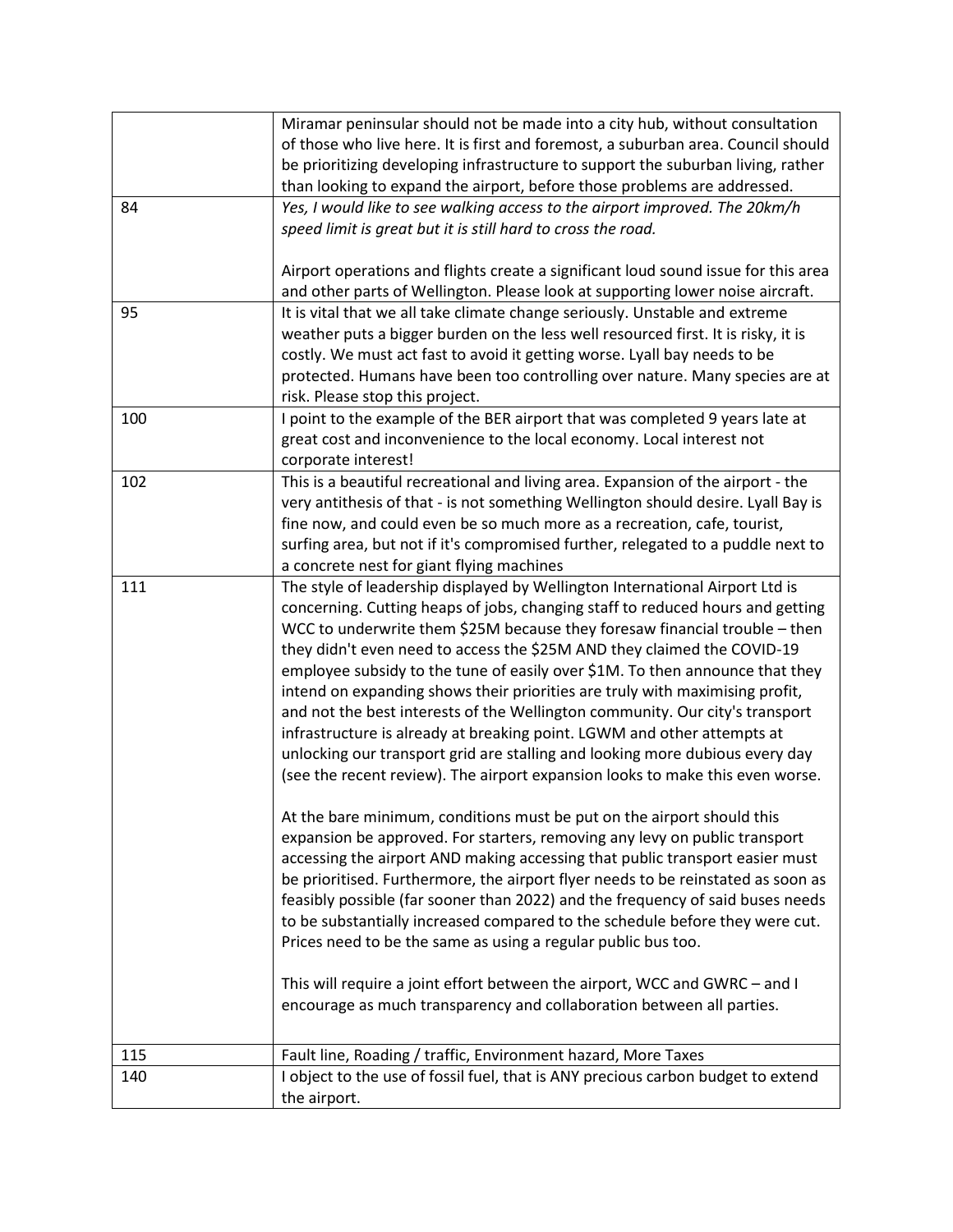|     | I lived in Wellington from 1981-95 and am very aware of the problems                                  |
|-----|-------------------------------------------------------------------------------------------------------|
|     | associated with the airport and proposed expansion.                                                   |
| 141 | We are in the crucial years when we have the opportunity to prevent or at                             |
|     | least reduce the impacts of global warming. We cannot proceed as normal, as                           |
|     | if increasing carbon emissions is not complicit in the climate emergency, we                          |
|     | must prioritise all possible avenues for reducing emissions and thus reducing                         |
|     | the awful impacts that we must otherwise face. Those in positions of power                            |
|     | need to recognise this is an emergency situation.                                                     |
| 147 | If you, WIAL, expand the airport leading to an increase in flights, you are                           |
|     | complicit in theft from future generations. They will hold you accountable.                           |
| 166 | Yes, the planet needs less aeroplanes in the air not more. If WIA has spare                           |
|     | money, it should invest in low carbon forms of transport. The objective should                        |
|     | sustainable transport to reduce putting CO2 into the atmosphere                                       |
| 169 | Sad to say we have to bite the bullet                                                                 |
| 177 | Destroy the surf at the beach, essentially taking away one of cities natural                          |
|     | recreational outlets as well as altering local culture and history                                    |
| 178 | I wonder if Wellington Int Airport Ltd is living on the same planet as I am. This                     |
|     | one is frying from overuse of cheap fossil fuels, including aviation fuels. We                        |
|     | need to start counting - and reducing! - our carbon emissions from                                    |
|     | international flights in our national ETS (also sea freight), not expanding                           |
|     | airports for tourism that is on hold anyway. That era is over.                                        |
| 179 | The PM has made it very clear that we are in a climate crisis. Please make us                         |
|     | proud of you by your decision not to extend the airport. It is clear that the                         |
|     | economy has been too reliant on tourists, and we are moving away from that                            |
|     | because covid and its variants are here to stay. Business people can hold                             |
|     | meetings via zoom and similar technology. Please get with the trends and                              |
|     | make us proud                                                                                         |
| 184 | When will organisations associated with air travel understand that this is one                        |
|     | of the things that has to change in order for future generations to have a                            |
|     | decent (albeit different) life from that of those of us already alive? Taking                         |
|     | profits now from future generations' wellbeing is selfish, short-sighted and<br>morally indefensible. |
| 185 |                                                                                                       |
|     | Petro-chemicals is the sound of jet planes.                                                           |
| 199 | I am not at all convinced about the passenger numbers suggested in the report                         |
|     | this is just not needed and is another case of expansion for expansion's sake.                        |
|     | There are lots of unsubstantiated claims about sustainable aviation in the                            |
|     | proposal - where is the science in all this. The ground transport links required                      |
|     | for a sustainable airport do not exist and there is no credible plan that                             |
|     | suggests this will be remedied in the time frame given.                                               |
| 210 | I oppose the expansion of Wellington airport because of the financial risk. We                        |
|     | have no idea how the future of international air travel is going to pan out after                     |
|     | the pandemic and there is a real risk of producing a very expensive stranded                          |
|     | asset. The sensible plan is to shelve it for a couple of years and see which way<br>the wind blows    |
| 217 |                                                                                                       |
|     | It's shameful this is still being considered. What part of "climate emergency"                        |
|     | don't you understand?                                                                                 |
| 224 | The entire planet is now experiencing the sixth mass extinction and                                   |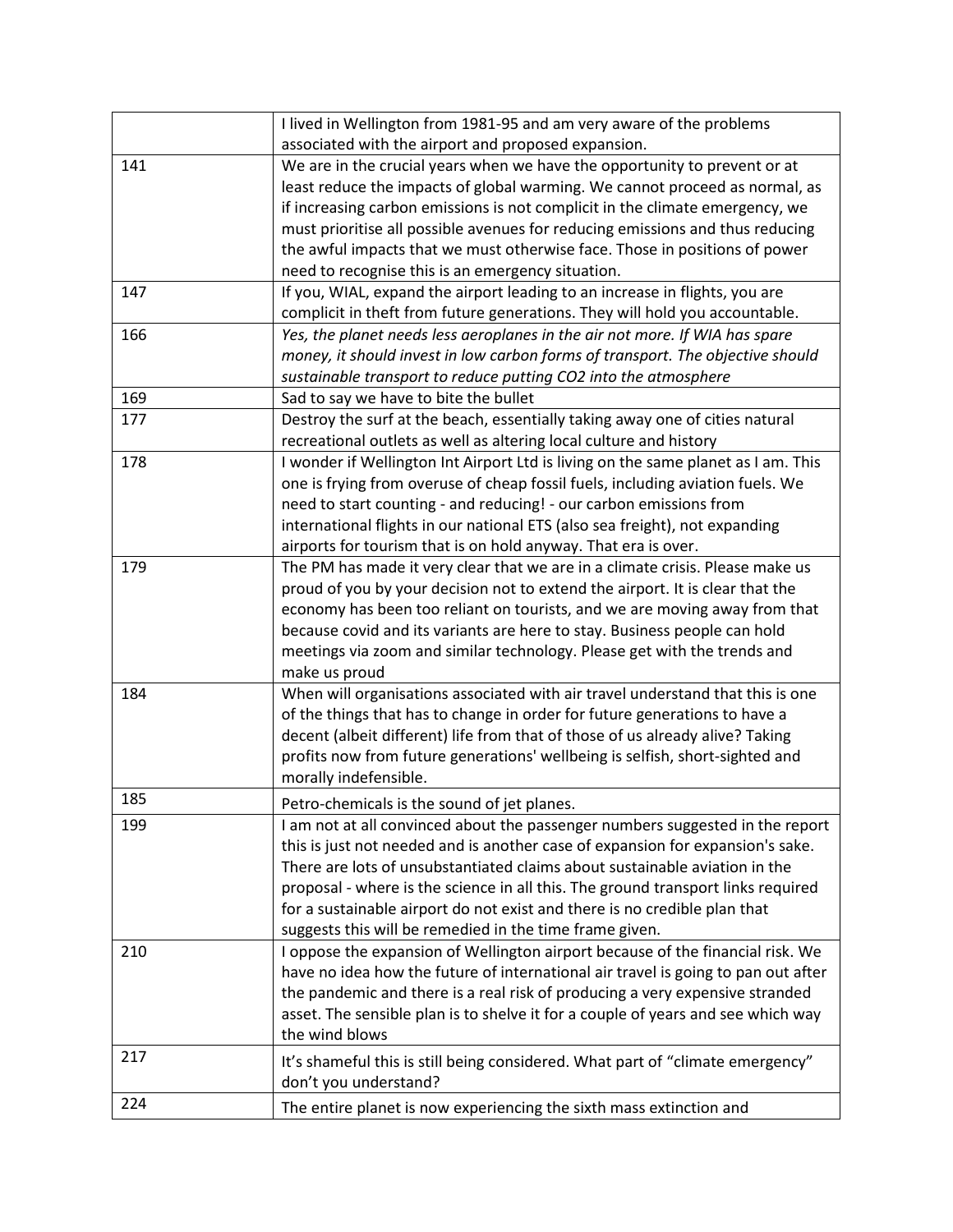|                         | accelerating climate destabilisation due to human activity including excessive<br>fossil fuel burning. All man-made greenhouse gas emissions must drop<br>drastically within the next decade or two, so there is absolutely no justification<br>for expanding air travel or airport infrastructure. We are in a climate<br>emergency as our Prime Minister has affirmed. Wake up WIAL!                                                                                                                                                                                                                                                                |
|-------------------------|-------------------------------------------------------------------------------------------------------------------------------------------------------------------------------------------------------------------------------------------------------------------------------------------------------------------------------------------------------------------------------------------------------------------------------------------------------------------------------------------------------------------------------------------------------------------------------------------------------------------------------------------------------|
| 226                     | yes, This potential expansion of carbon-intensive transport capacity seems<br>particularly inappropriate given its proximity to the Climate Change<br>Commissions imminent report.                                                                                                                                                                                                                                                                                                                                                                                                                                                                    |
| 231                     | Wellington airport should be looking to reduce its activities not increase them -<br>its is an emergency and we need to get to zero emissions asap - we need to<br>face this reality and look to transition workers to other employment<br>opportunities that interest them.                                                                                                                                                                                                                                                                                                                                                                          |
| 237                     | We cannot keep polluting the atmosphere! Air travel is a nice to have, but<br>ecosystems and people will die unless we make drastic changes to reduce<br>carbon emissions. Be on the right side of history - cancel the expansion of<br>pollution                                                                                                                                                                                                                                                                                                                                                                                                     |
| 244                     | I am concerned about damaging the surf break at Iyall bay further. Thousands<br>of people enjoy those each week and the airport expansion is unnecessary in<br>the current times.                                                                                                                                                                                                                                                                                                                                                                                                                                                                     |
| 250                     | There are nesting blue penguins in the area, a safe known place for them that<br>will be disrupted if the expansion happens, as well as increased water<br>pollutants. Our oceans are ravaged already, please don't add to it.                                                                                                                                                                                                                                                                                                                                                                                                                        |
| 257                     | Please move the airport to an area where it is more sustainable for growth. It<br>is not sustainable or safe to maintain and grow the airport where it is in the<br>long run, specially as residential density increases around the airport. The<br>sooner this gets addressed the better. The airport area should be regenerated<br>back into an area of nature that the whole city can enjoy and possibly some<br>well thought urban development. This will increase Wellington's liveability and<br>make it more attractive for people to visit. The growth of the airport will be a<br>constant nuisance that will make the city less attractive. |
| 258                     | I wish to know how Wellington International Airport has concluded that<br>expanding the airport footprint will be compatible with the Climate Change<br>Response (Zero Carbon) Amendment Act and the Paris Agreement obligation<br>of pursuing a limit of human-caused global warming of 2C or preferably 1.5C.                                                                                                                                                                                                                                                                                                                                       |
| 263                     | This is the opposite to what we need to be doing if the current inhabitants of<br>the Earth are to have a future                                                                                                                                                                                                                                                                                                                                                                                                                                                                                                                                      |
| 275                     | I'm worried about the impact of a potential airport expansion into the golf<br>course on the surf break in Lyall Bay (because we can only assume that this<br>expansion will be coupled with a runway length expansion).                                                                                                                                                                                                                                                                                                                                                                                                                              |
| <b>Late Submissions</b> |                                                                                                                                                                                                                                                                                                                                                                                                                                                                                                                                                                                                                                                       |
| 1                       | Expansion is a bad idea- it would be disastrous with king tides rises / water<br>levels in next decades also the fossils used for plane fuel- disgusting.                                                                                                                                                                                                                                                                                                                                                                                                                                                                                             |
| 3                       | Get with the needs of the world and stop polluting!                                                                                                                                                                                                                                                                                                                                                                                                                                                                                                                                                                                                   |
| 4                       | Instead develop Paraparaumu airport; more space, capacity and potential for<br>growth. All things that Wellington Airport, in its current location, is desperately                                                                                                                                                                                                                                                                                                                                                                                                                                                                                    |